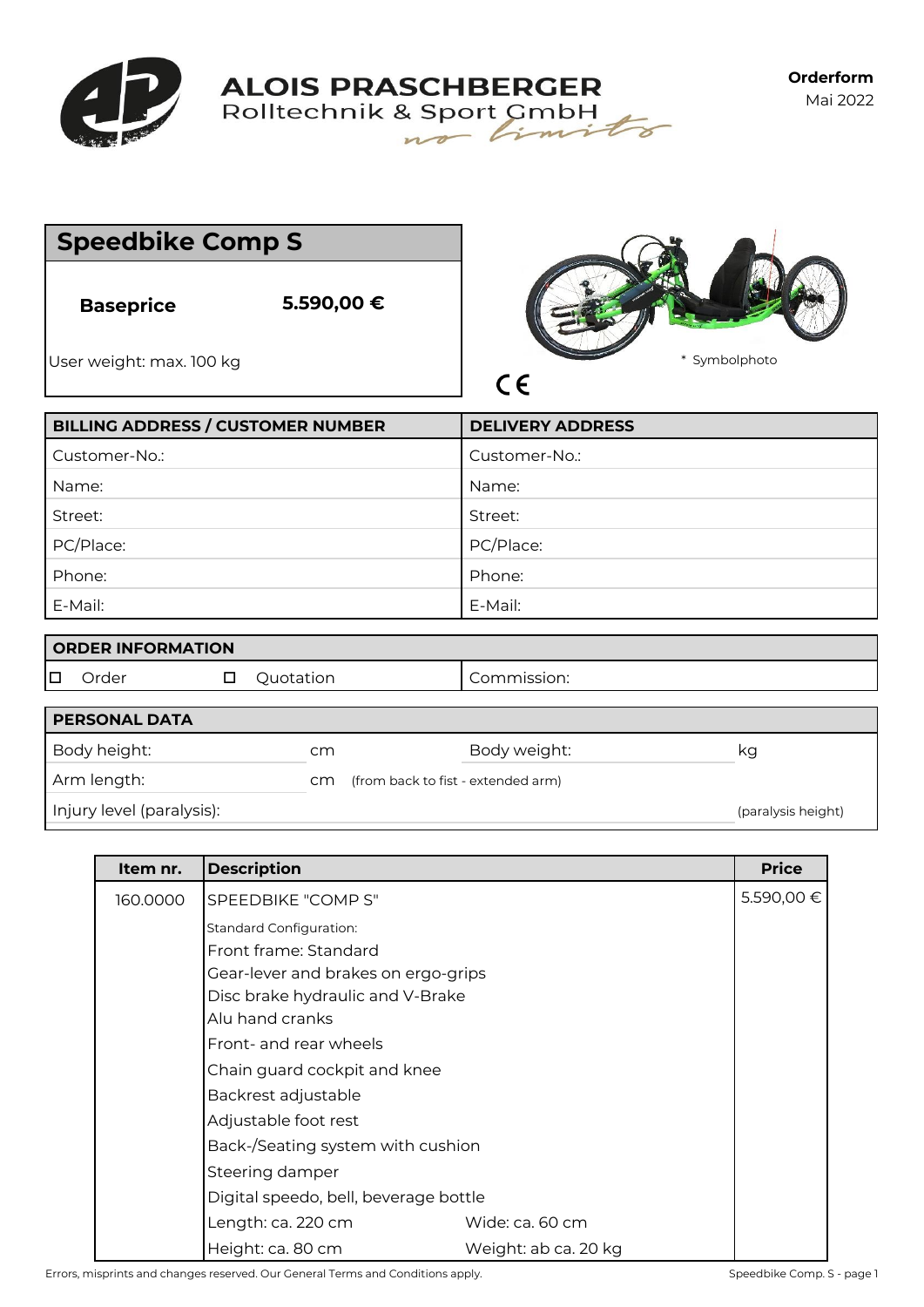| Item nr.           | <b>Description</b>                                                             |        | <b>Price</b>    |  |
|--------------------|--------------------------------------------------------------------------------|--------|-----------------|--|
| <b>CRANKS</b>      |                                                                                |        |                 |  |
|                    | Crank length 175 mm, Crank width (measured from the middle of the handle grip) |        |                 |  |
| ABIKE.001          | Width 440 - 520 mm                                                             | $\Box$ |                 |  |
| ABIKE.002          | Width 540 - 620 mm                                                             | $\Box$ | $\bullet$       |  |
| ABIKE.003          | Customized cranks (width, length)                                              | $\Box$ | 280,00€         |  |
| <b>ERGO-GRIP</b>   |                                                                                |        |                 |  |
| ABIKE.004          | $\varnothing$ 22 mm                                                            | □      | ■               |  |
| ABIKE.005          | $\varphi$ 25 mm                                                                | $\Box$ |                 |  |
| ABIKE.006          | ø 30 mm                                                                        | $\Box$ | ▄               |  |
| ABIKE.007          | Quad-handles                                                                   | $\Box$ | 27,50 €/pc      |  |
| ABIKE.008          | Hand rest                                                                      | $\Box$ | $27,50 \in /pc$ |  |
|                    | <b>STEERING DAMPER</b>                                                         |        |                 |  |
| ABIKE.009          | Rubber-damper Soft                                                             | $\Box$ | $\bullet$       |  |
| ABIKE.010          | Rubber-damper Hard                                                             | $\Box$ | $\blacksquare$  |  |
|                    |                                                                                |        |                 |  |
| <b>WHEEL</b>       |                                                                                |        |                 |  |
| ABIKE.015          | 26" (559)                                                                      | $\Box$ | $\bullet$       |  |
| ABIKE.016          | 27,5" (584)                                                                    | $\Box$ | 120,00€         |  |
| <b>REAR WHEELS</b> |                                                                                |        |                 |  |
|                    | <b>Camber of wheels:</b>                                                       |        |                 |  |
| ABIKE.026          | $\overline{O}$                                                                 | $\Box$ | ■               |  |
| ABIKE.027          | $\overline{3}$                                                                 | $\Box$ |                 |  |
| ABIKE.028          | $6^{\circ}$                                                                    | $\Box$ | ■               |  |
| ABIKE.029          | $9^{\circ}$                                                                    | $\Box$ | $\bullet$       |  |
| ABIKE.030          | $\overline{12}$ °                                                              | $\Box$ | ■               |  |
|                    | Camber of wheels for disc brake on rear wheels:                                |        |                 |  |
| ABIKE.031          | $\overline{0}$                                                                 | $\Box$ |                 |  |
| ABIKE.032          | $6^{\circ}$                                                                    | $\Box$ | п               |  |
| ABIKE.033          | ० ७                                                                            | $\Box$ | $\bullet$       |  |
| <b>Axis</b>        |                                                                                |        |                 |  |
| ABIKE.034          | Quick release axle                                                             | □      |                 |  |
| ABIKE.035          | Threaded axis                                                                  | $\Box$ | 120,00€         |  |
| ABIKE.036          | Heavy Duty axle with quick-release clamp 0°                                    | $\Box$ | 380,00€         |  |
| ABIKE.037          | Heavy Duty axle with quick-release clamp 9°                                    | $\Box$ | 380,00€         |  |
| <b>TYRES</b>       |                                                                                |        |                 |  |
| AREIF.006          | Schwalbe - street tyres                                                        | □      | ●               |  |
| AREIF.002          | Schwalbe - Marathon Plus flatless 1"                                           | $\Box$ | 119,00€         |  |
| <b>FRONT FRAME</b> |                                                                                |        |                 |  |
| ABIKE.046          | Front-frame Standard                                                           | $\Box$ | $\bullet$       |  |
|                    | Front-frame +8 cm backshiftet                                                  |        |                 |  |
| ABIKE.047          | (headtube backshiftet 8 cm, for reclining position)                            | □      |                 |  |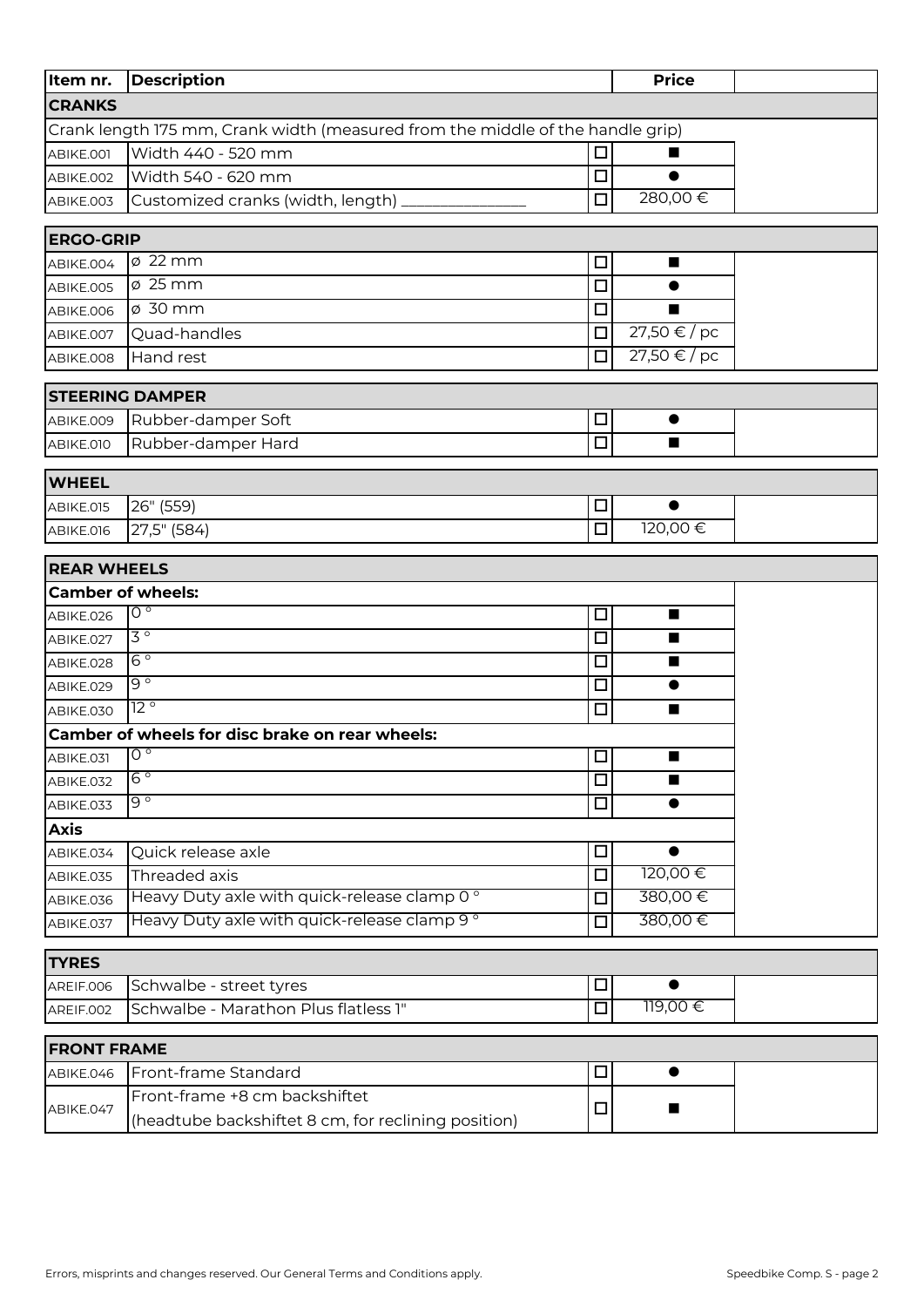| Item nr.           | <b>Description</b>                                                        |                      | <b>Price</b>   |            |      |
|--------------------|---------------------------------------------------------------------------|----------------------|----------------|------------|------|
| <b>RAHMENFARBE</b> |                                                                           |                      |                |            |      |
| AFARB.001          | White                                                                     | □                    | $\bullet$      | <b>RAL</b> | 9016 |
| AFARB.002          | <b>Black matt</b>                                                         | $\overline{\Box}$    | $\bullet$      | <b>RAL</b> | 9005 |
| AFARB.003          | <b>Black</b> gloss                                                        | $\Box$               | 155,00€        | <b>RAL</b> | 9005 |
| AFARB.004          | <b>Black textured</b>                                                     | $\overline{\square}$ | 155,00€        |            |      |
| AFARB.005          | Yellow                                                                    | $\Box$               | 155,00€        | <b>RAL</b> | 1023 |
| AFARB.006          | Orange                                                                    | $\overline{\Box}$    | 155,00€        | <b>RAL</b> | 2004 |
| AFARB.007          | Signal red                                                                | $\Box$               | 155,00€        | <b>RAL</b> | 3001 |
| AFARB.008          | Ruby                                                                      | $\Box$               | 155,00€        | <b>RAL</b> | 3003 |
| AFARB.009          | Heather violet                                                            | П                    | 155,00€        | RAL        | 4003 |
| AFARB.010          | Signal violet                                                             | □                    | 155,00€        | <b>RAL</b> | 4008 |
| AFARB.011          | Light blue                                                                | □                    | 155,00€        | <b>RAL</b> | 5012 |
| AFARB.012          | <b>Blue</b>                                                               | $\Box$               | 155,00€        | <b>RAL</b> | 5017 |
| AFARB.013          | Night blue                                                                | $\Box$               | 155,00€        | <b>RAL</b> | 5022 |
| AFARB.014          | Emerald green                                                             | □                    | 155,00€        | <b>RAL</b> | 6001 |
| AFARB.015          | Yellow green                                                              | $\overline{\Box}$    | 155,00€        | <b>RAL</b> | 6018 |
| AFARB.016          | Olivgrey                                                                  | $\Box$               | 155,00€        | <b>RAL</b> | 7002 |
| AFARB.017          | Slate grey                                                                | $\overline{\Box}$    | 155,00€        | RAL        | 7015 |
| AFARB.018          | Glimmergrey textured                                                      | $\Box$               | 155,00€        |            |      |
| AFARB.019          | Silver metallic                                                           | $\overline{\Box}$    | 155,00 €       |            |      |
|                    | Twin-tone colouring:                                                      |                      |                |            |      |
| AFARB.020          | Front- and rearframe, chainguard knee and cockpit                         | $\Box$               | 350,00€        |            |      |
| <b>BACK REST</b>   |                                                                           |                      |                |            |      |
| ABIKE.038          | Standard (Steeltube)                                                      | $\Box$               | $\bullet$      |            |      |
| ABIKE.039          | Carbon-fibre, ergonomic                                                   | $\Box$               | 429,00€        |            |      |
|                    | <b>COCKPIT-CHAIN PROTECTION</b>                                           |                      |                |            |      |
| ABIKE.040          | Aluminium, black coated                                                   | $\Box$               |                |            |      |
|                    |                                                                           |                      |                |            |      |
| <b>GEAR SHIFT</b>  |                                                                           |                      |                |            |      |
|                    | (Change gears and use the brakes without taking your hands off the grips) |                      |                |            |      |
|                    | ASCHAL.001 Shimano 30-gear (with Bafang-Motor, Shimano 1x11)              | $\Box$               | $\bullet$      |            |      |
|                    | ASCHAL.002 Shimano XT Di2 2x11, electronic                                | $\Box$               | 1750,00€       |            |      |
|                    | ASCHAL.003 Shimano XT Di2 1x11, electronic (Bafang-Motor)                 | П                    | 1350,00€       |            |      |
|                    | ASCHAL.004 Shimano 8-gear hub (with back-pedal brake)                     | □                    | $\blacksquare$ |            |      |
|                    | ASCHAL.005 Rohloff 14-gear hub                                            | □                    | 1070,00€       |            |      |
|                    | Shimano Alfine 11x, hub-gear, manually                                    |                      |                |            |      |
| ASCHAL.006         | (not possible with Bafang 48/52)                                          | $\Box$               | 390,00€        |            |      |
|                    | Shimano Alfine Di2 11x, hub-gear, electronic                              |                      |                |            |      |
| ASCHAL.007         | (not possible with Bafang 48/52)                                          | $\Box$               | 1050,00€       |            |      |
|                    | SRAM GX Eagle AXS 1x12, electronic                                        |                      |                |            |      |
| ASCHAL.008         | (cassette XG 1275, hub SRAM 900)                                          | $\Box$               | 1150,00 €      |            |      |
|                    | SRAM XX1 Eagle AXS 1x12, electronic                                       |                      |                |            |      |
| ASCHAL.009         | (cassette XG 1299, hub SRAM 900)                                          | $\Box$               | 1950,00 €      |            |      |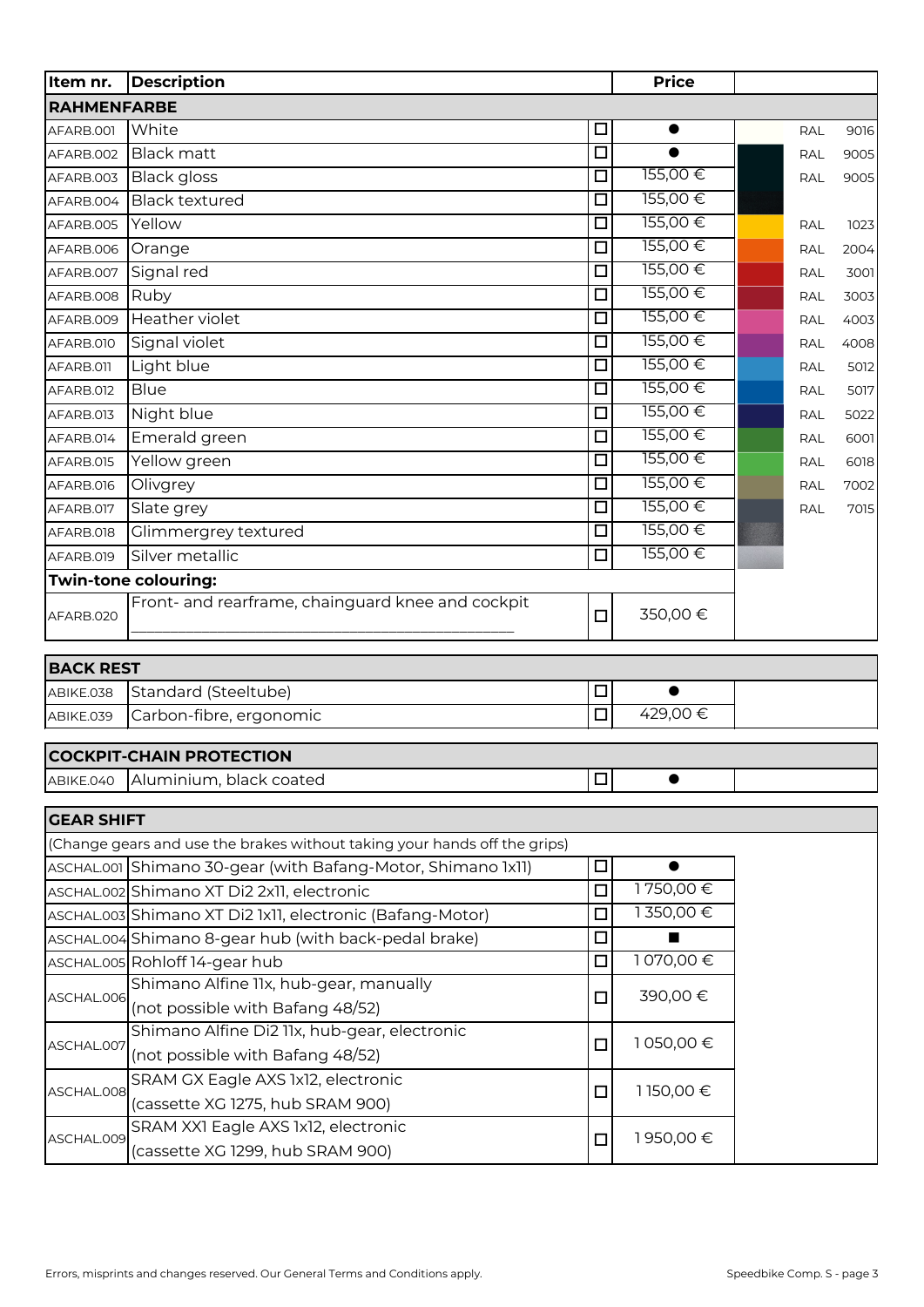|                   | <b>Item nr.</b> Description               | <b>Price</b> |
|-------------------|-------------------------------------------|--------------|
| <b>SEAT COVER</b> |                                           |              |
|                   | seat cushion and back rest                |              |
|                   | ABIKE.044 Standard-nylon, water-repellend |              |
|                   | ABIKE.045 Breathable                      | 72,00 €      |

## **Speedbike Comp S - Accessories**

|                    | <b>ELECTRO MOTOR + BATTERY</b>                                                                                                                                                   |        |            |  |
|--------------------|----------------------------------------------------------------------------------------------------------------------------------------------------------------------------------|--------|------------|--|
|                    | Electric motor Kit "Power Bike" (gear-motor)                                                                                                                                     |        |            |  |
| <b>PB001</b>       | Output: 350 watt, battery: 36 V / 17 Ah                                                                                                                                          | ப      | 1540,00€   |  |
| <b>PB020</b>       | Output: 350 watt, battery: 36 V / 24,5 Ah                                                                                                                                        | п      | 1683,00€   |  |
|                    | Electric motor Kit "Bafang", with USB socket, display DCP18                                                                                                                      |        |            |  |
|                    | switch identification, thumb gas throttle, chain ring Z34, crank width:                                                                                                          |        |            |  |
|                    | 560 mm, not allowed in the area of the STVO (check national laws)                                                                                                                |        |            |  |
|                    | BAF.BBS0248   Model: BBS 02, 48 V, output: 500 W, battery 840 Wh                                                                                                                 | ப      | 1820,00€   |  |
|                    | BAF.BBSHD48 Model: BBS Hd, 48 V, output: 1000 W, battery 840 Wh                                                                                                                  | □      | 1990,00€   |  |
| BAF.BBSHD52        | Model: BBS Hd, 52 V, output: 1600 W,                                                                                                                                             | п      | 2 300,00 € |  |
|                    | 160 Nm, battery 728 Wh                                                                                                                                                           |        |            |  |
|                    | 2nd accessory battery, Li-Ion, plastic housing, black, incl. charger                                                                                                             |        |            |  |
| BAT.36.17          | 36V / 17 Ah (612 Wh) (loose, not mounted)                                                                                                                                        | ◻      | 631,00 €   |  |
| BAT.36.17.M        | 36V / 17 Ah (612 Wh) (mounted incl. bracket)                                                                                                                                     | $\Box$ | 855,00€    |  |
| BAT.36.24          | 36V / 24,5 Ah (882 Wh) (loose, not mounted)                                                                                                                                      | п      | 774,00€    |  |
|                    | BAT.36.24.M 36V / 24,5 Ah (882 Wh) (mounted incl. bracket)                                                                                                                       | ◻      | 998,00€    |  |
| BAT.48.17          | 48V / 17 Ah (816 Wh) (loose, not mounted)                                                                                                                                        | □      | 709,00€    |  |
|                    | BAT.48.17.M 48V / 17 Ah (816 Wh) (mounted incl. bracket)                                                                                                                         | □      | 933,00 €   |  |
| <b>BAT.52.14</b>   | 52V / 14 Ah (728 Wh) (loose, not mounted)                                                                                                                                        | $\Box$ | 709,00€    |  |
| BAT.52.14.M        | 52V / 14 Ah (728 Wh) (mounted incl. bracket)                                                                                                                                     | п      | 933,00 €   |  |
| <b>BAT.52.17</b>   | 52V / 17 Ah (884 Wh) (loose, not mounted)                                                                                                                                        | □      | 808,00€    |  |
| <b>BAT.52.17.M</b> | 52V / 17 Ah (884 Wh) (mounted incl. bracket)                                                                                                                                     | $\Box$ | 1032,00€   |  |
| BAT.L36            | Charger for battery 36 V                                                                                                                                                         | □      | 66,00€     |  |
| BAT.L48            | Charger for battery 48 V                                                                                                                                                         | □      | 66,00€     |  |
| BAT.L52            | Charger for battery 52 V                                                                                                                                                         | □      | 66,00€     |  |
| <b>PB019</b>       | Battery Converter for 2x 36V Battery electronic<br>incl. bag                                                                                                                     | $\Box$ | 108,00€    |  |
| <b>PB018</b>       | Battery Converter for 2x 36V Battery manual<br>incl. bag                                                                                                                         | $\Box$ | 108,00€    |  |
| SCHACH101          | Electric motor Kit "Schachner"<br>model: mid-engine MM15, WITH BACK-PEDAL-BRAKE<br>output: 250 watt, battery: 36 V / 10,4 Ah<br>(only in combination connection with 8-gear-hub) | $\Box$ | 1590,00€   |  |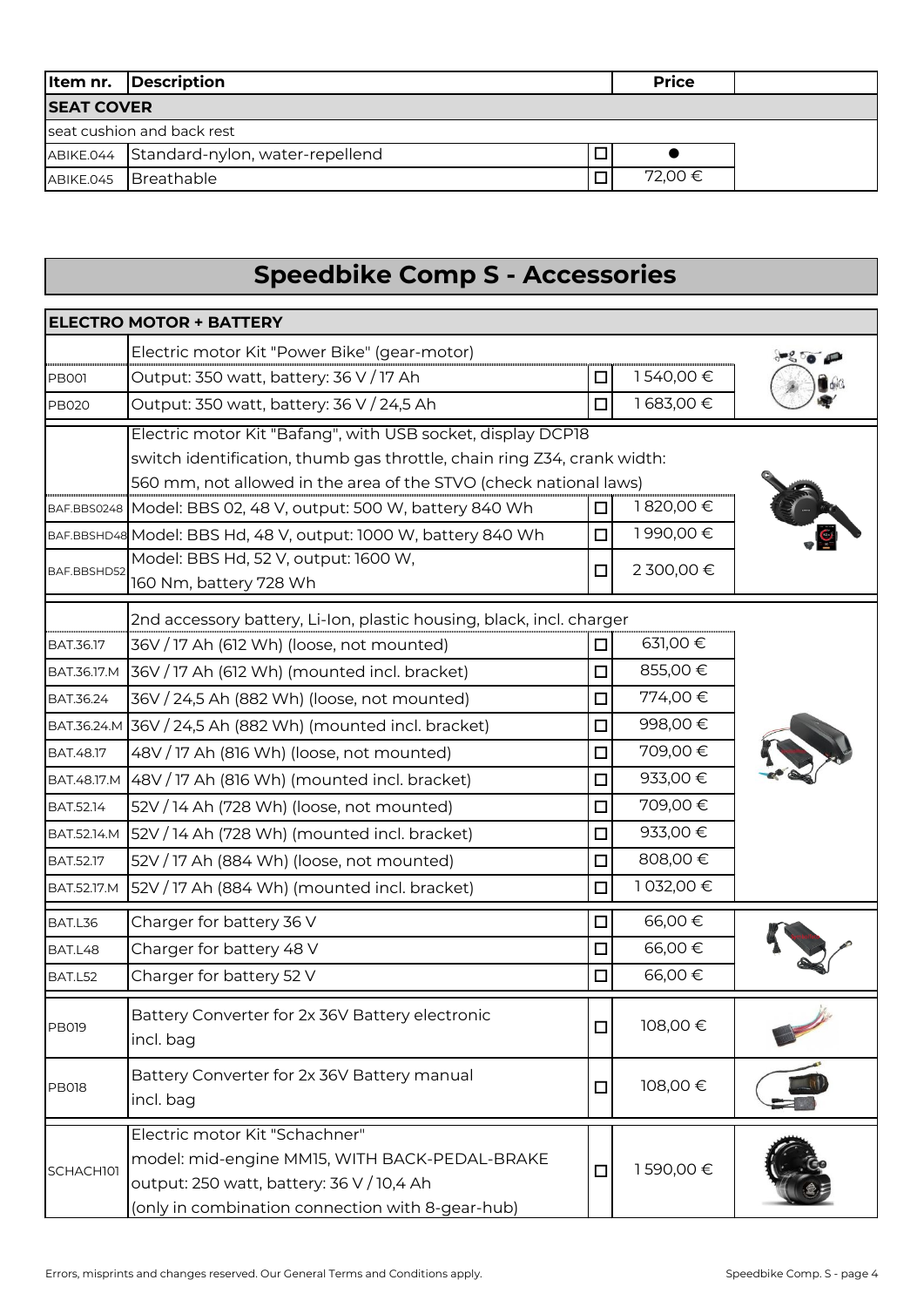| Item nr.    | <b>Description</b>                                                                                                                             |        | <b>Price</b> |           |
|-------------|------------------------------------------------------------------------------------------------------------------------------------------------|--------|--------------|-----------|
|             | <b>LIGHTING + COMPUTER</b>                                                                                                                     |        |              |           |
|             | Bike lighting LUPINE, model: SL AF 7<br>LUPINE.SLA StVZO, up to 1000 Lumen, night driving light up to 1300<br>Lumen, 6.9 Ah Smart Core battery | $\Box$ | 430,00 €     | JE STEVEN |
| LUPINE.RÜCK | Rear light Lupine<br>model: red light, battery 1680 mAh                                                                                        | $\Box$ | 88,25€       |           |
| 100.410     | Halogen battery light, 35 lux, LED-searchlight,<br>LED-back light, incl. USB-charging cable                                                    | $\Box$ | 66,00€       |           |
| 100.404     | Speedo with 5 functions<br>functions: - current speed, - daily kilometers,<br>-total kilometers, -time, -driving time                          | $\Box$ | 17,00 €      |           |
| 100.428     | Speedo, cable free, 7 functions<br>-current speed, -maximum speed,<br>-used calories                                                           | $\Box$ | 46,00 €      |           |

| <b>BAGS</b> |                                                                                                                                                                                                                            |   |         |  |
|-------------|----------------------------------------------------------------------------------------------------------------------------------------------------------------------------------------------------------------------------|---|---------|--|
| 100.453     | Saddlebag black<br>dimensions: 9 x 19 x 7 cm, with adapter klickfix                                                                                                                                                        | □ | 42,00 € |  |
| 100.433     | Mobile phone case "phone bag", size S or M, simple twist<br>from portrait- to landscape format, handling from the<br>touchscreen through the transparency, incl.<br>adapter S= until about 7x12,5cm, M= until about 9x16cm | □ | 62,00 € |  |
| 160.005     | Luggage rack                                                                                                                                                                                                               | □ | 93,50€  |  |
| 160.043     | Luggage rack closeable<br>(with drawstring)                                                                                                                                                                                | ◻ | 179,00€ |  |

| <b>OTHER</b> |                                                                                                 |        |        |              |
|--------------|-------------------------------------------------------------------------------------------------|--------|--------|--------------|
| 100.454      | numerary-spiral-cable-lock TRELOCK, Ø 10 mm,<br>free adjustable number combination, 150 cm long | $\Box$ | 31,90€ |              |
| 150.630      | Mudguard for front wheel                                                                        | $\Box$ | 16,00€ |              |
| 100.438      | Rear mirror black                                                                               | $\Box$ | 43,90€ | * Symbolfoto |
| 900.900      | Wheelchair Backpack "AP", grey - blue                                                           | $\Box$ | 72,00€ |              |
| 100.405      | Beverage bottle "AP" 750 ml                                                                     | $\Box$ | 9,95 € |              |
| 100.406      | Bottle cage aluminium black                                                                     | $\Box$ | 7,60 € |              |
| 100.439      | Bottle cage "carbon-fibre"                                                                      | $\Box$ | 43,90€ |              |